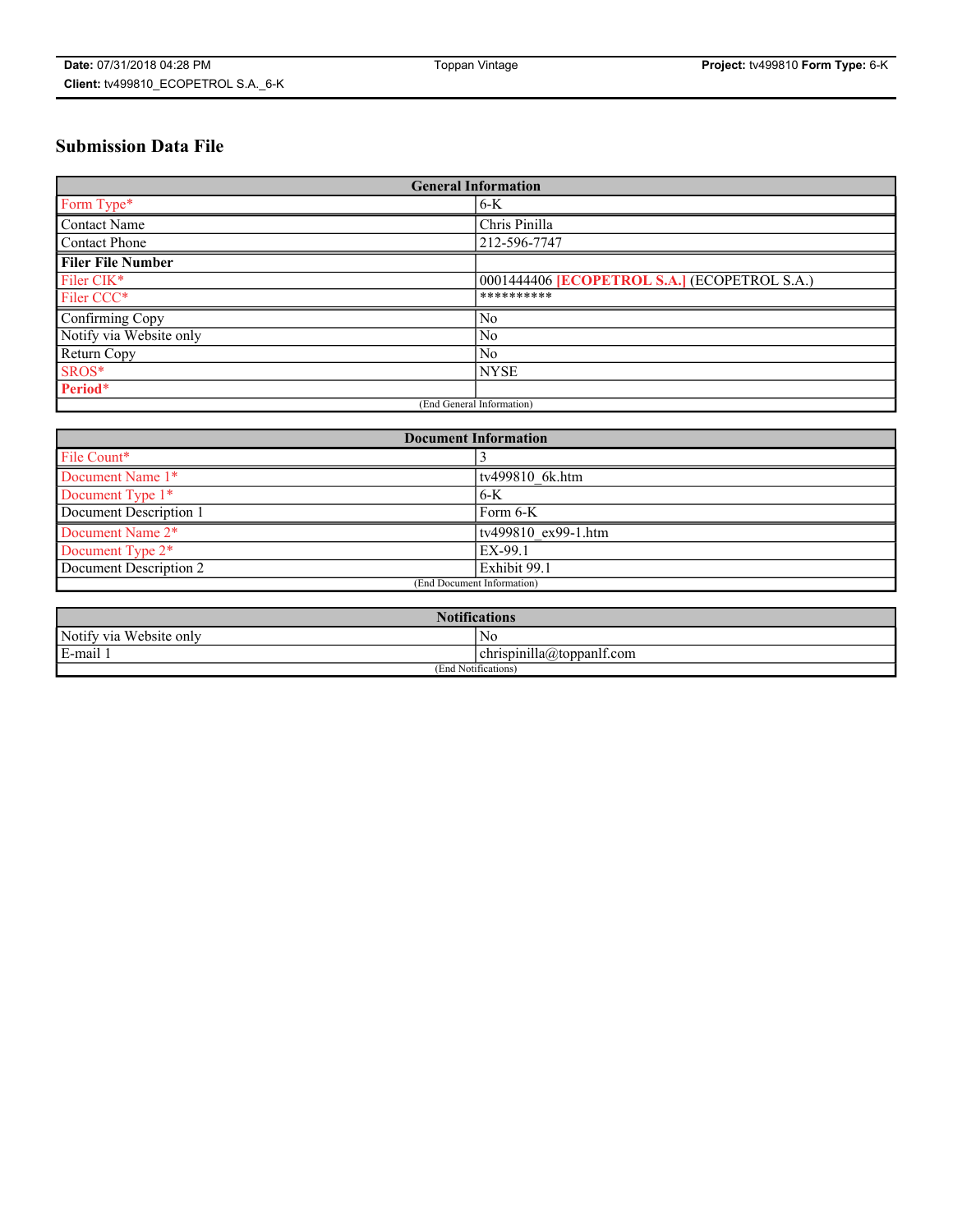### **UNITED STATES SECURITIES AND EXCHANGE COMMISSION Washington, D.C. 20549**

### **FORM 6-K**

### **REPORT OF FOREIGN PRIVATE ISSUER PURSUANT TO RULE 13a-16 OR 15d-16 UNDER THE SECURITIES EXCHANGE ACT OF 1934**

For the month of July, 2018 Commission File Number 001-34175

# ECOPETROL S.A.

(Exact name of registrant as specified in its charter)

N.A.

(Translation of registrant's name into English)

COLOMBIA

(Jurisdiction of incorporation or organization)

Carrera 13 No. 36 – 24 BOGOTA D.C. – COLOMBIA

(Address of principal executive offices)

Indicate by check mark whether the registrant files or will file annual reports under cover of Form 20-F or Form 40-F.

Form 20-F  $\boxtimes$  Form 40-F  $\Box$ 

Indicate by check mark if the registrant is submitting the Form 6-K in paper as permitted by Regulation S-T Rule 101(b)(1)

 $Yes \Box$  No  $\boxtimes$ 

Indicate by check mark if the registrant is submitting the Form 6-K in paper as permitted by Regulation S-T Rule 101(b)(7)

 $Yes \Box$  No  $\boxtimes$ 

Indicate by check mark whether the registrant by furnishing the information contained in this form is also thereby furnishing the information to the Commission pursuant to Rule 12g3-2(b) under the Securities Exchange Act of 1934.

 $Yes \Box$  No  $\boxtimes$ 

If "Yes" is marked, indicate below the file number assigned to the registrant in connection with Rule 12g3-2(b): 82-  $N/A$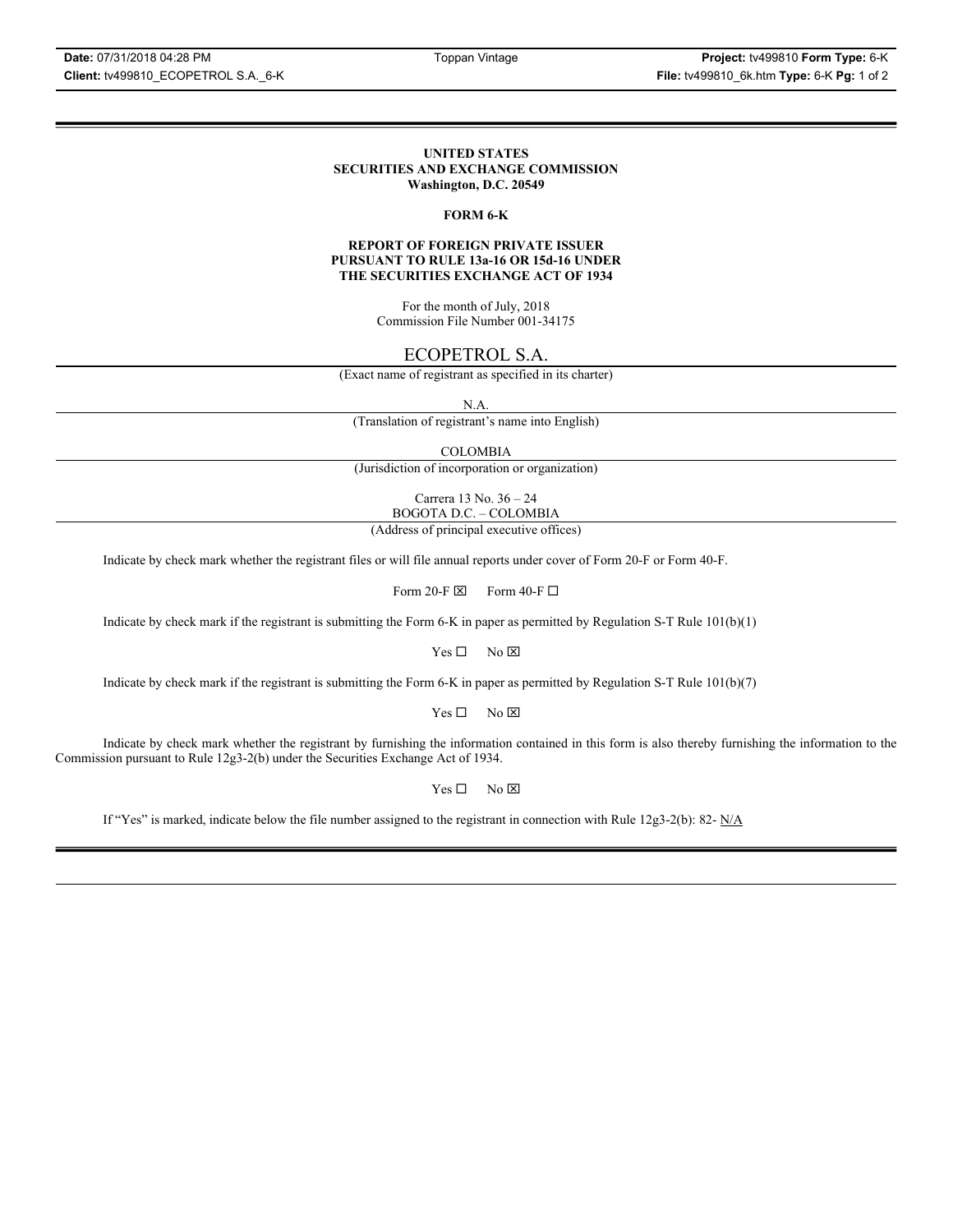## **SIGNATURES**

Pursuant to the requirements of the Securities Exchange Act of 1934, the registrant has duly caused this report to be signed on its behalf by the undersigned, thereunto duly authorized.

Ecopetrol S.A.

By: /s/ María Fernanda Suárez

Name: María Fernanda Suárez Title: Chief Financial Officer

Date: July 31, 2018